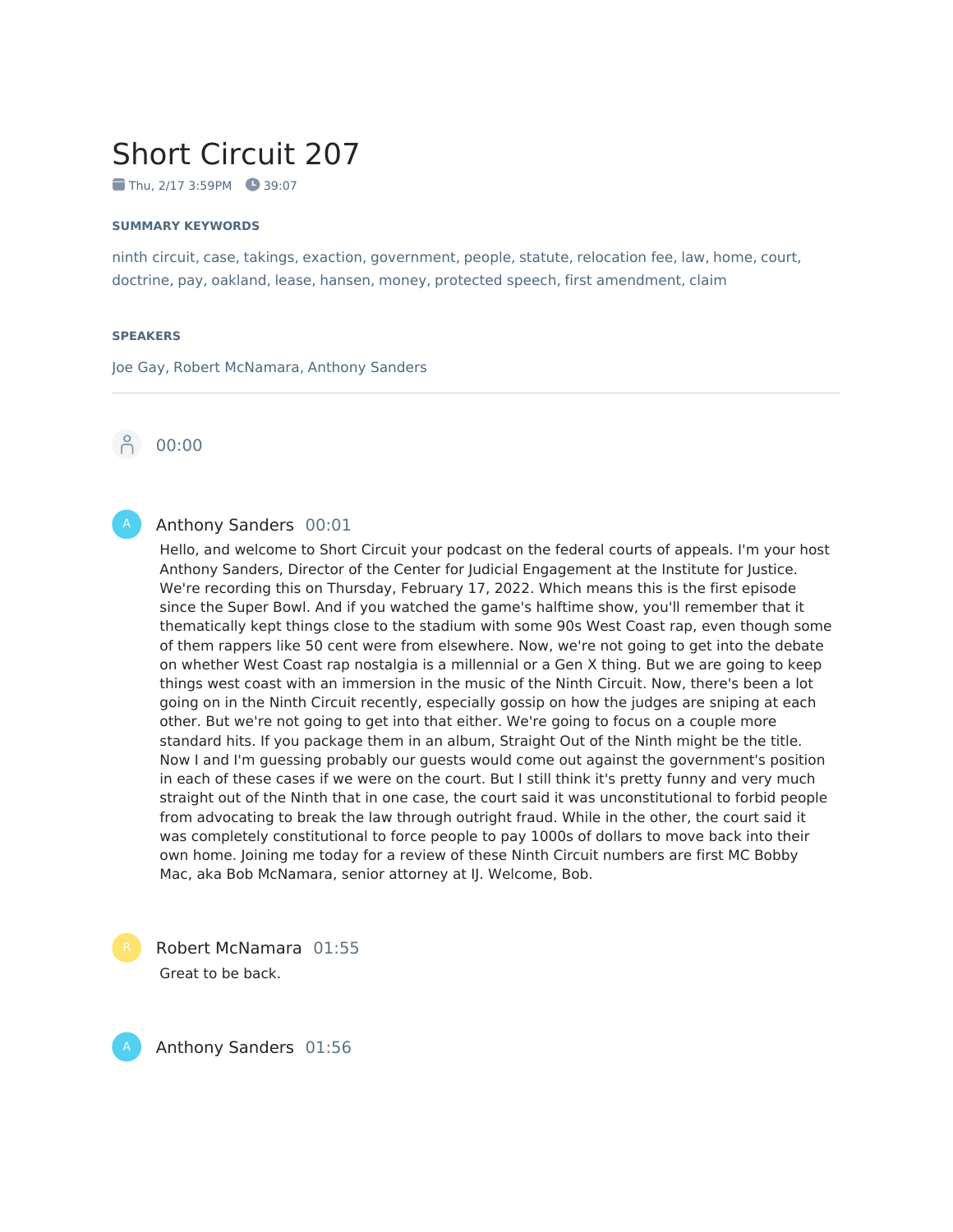And also for his first time on Short Circuit, Funk Dr. Joe, aka Joe Gay, an attorney at IJ as well. Great to have you, Joe.

Joe Gay 02:07

J

Thanks, Anthony. Excited to be here.

#### Anthony Sanders 02:09

Well, Bob, please tell us about this, this poor man who now does not have a conviction on his record because of what the Ninth Circuit said. Although it sounds like he's got some other problems as well.

# Robert McNamara 02:22

He has some other difficulties. So we'll start off with United States v. Hansen, which gives us the tale of Helaman Hansen. Mr. Hansen ran a group called Americans Helping Americans Chamber of Commerce. Which the -- I can't tell if the court calls it Aha or if Hansen himself called it Aha. But I really hope that instead of Americans Helping Americans, he just told people he ran Aha. Which should have been a red flag, because what Aha did apparently was persuade people to give it money so that it could help them fix their immigration status through the process of adult adoption. They would arrange adults to adopt other adults, which would convey citizenship in the United States. Which in my expert legal opinion, does not work.

# Anthony Sanders 03:06

It sounds like some kind of 19th century novel or estate case more than immigration.

#### Robert McNamara 03:12

I mean, it's I think the thing is, immigration law is so complicated, you can just kind of say any crazy nonsense, and people will give you money. Because it's like, that's not crazier than how immigration law actually works, I guess. But it's fraud, you cannot become a citizen through adult adoption. And Aha was not helping people become citizens through adult adoption. And that turns out to be a crime. It turns out to be a number of crimes, actually, one of which is that federal law makes it a crime to encourage people to come, enter, or reside in the United States illegally. And the question for the Ninth Circuit here is whether that's overbroad under the First Amendment, whether it sweeps in so much free speech that it has to be struck down on its face, no matter what Hansen himself did. And I like this case. I like this for a few reasons. One is that the Ninth Circuit already struck exactly this law down on exactly these grounds about four years ago in a case called US v. Sineneng-Smith. The Ninth Circuit had this statute before it, and the panel was like, whoa, this law seems insanely overbroad. Why has no one argued that this case is insanely overbroad? We insist that people argue right now that this case is insanely overbroad, and then they held that the law was insanely overbroad. And that case went up to the US Supreme Court and the Court said, This isn't how litigation works. You can't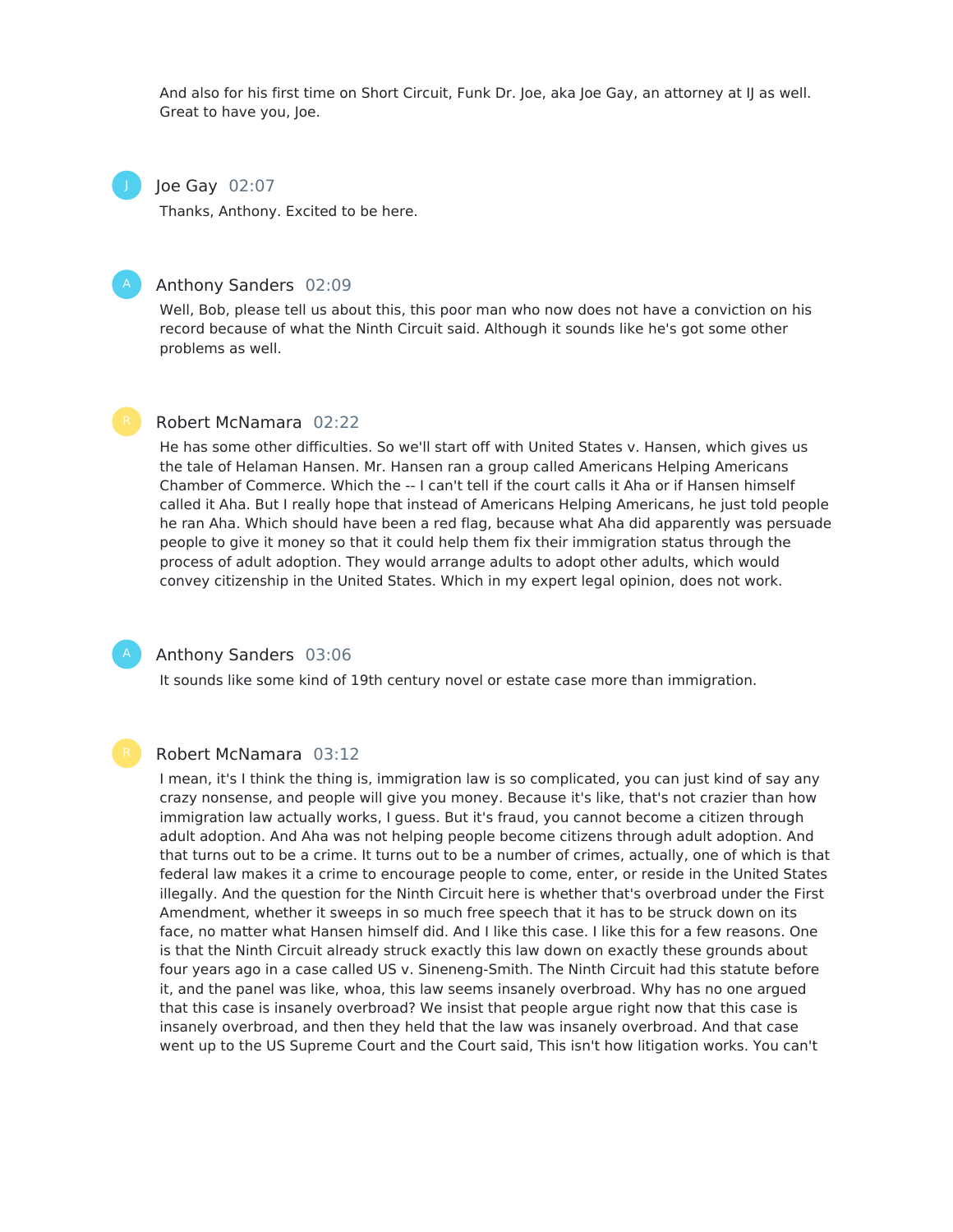just make up your own arguments and order the parties to address them. Unless those arguments help the government then you can do that. But when you're striking down a law, you can't strike down a law by making up your own arguments. And so that opinion got vacated. But now when when different charges come up, the parties say hey, you know who was very smart, that panel that struck down this law four years ago. You should do what they did. And that's what the panel does. They say it's overbroad. It sweeps in a lot of free speech, which I think honestly, it does. The fun thing about overbreadth arguments like this is it kind of flips the traditional role of the government and the defendant. Usually the defendant is saying, my conduct doesn't fit this statute. The statute is narrowly drawn, and I didn't commit a crime under it. And the government's trying to say, no, no, no, this statute reaches anything we want it to. But in overbreadth cases, the court says, Hmm, it seems like this statute gives the government a lot of power to punish people for free speech. And the government is in the position of saying no, no, no, no, this is a very narrow statute. This barely reaches anything at all. And what the government tries to say here is look, when we say it's illegal to encourage people to come, enter, or reside in the United States illegally, really what we mean is it's illegal to aid or abet a crime. And the problem with that argument is that there's a different provision of the statute that makes it illegal to aid or abet a crime. And a lot of the time staying in the United States illegally isn't a crime, it's a civil violation. And you can imagine a lot of situations where someone might encourage someone to stay in the United States illegally. If someone has overstayed their student visa, and is about to marry their college sweetheart. They're staying here illegally. That situation is going to resolve itself in a few months. But if that person goes to Canada, they're not going to be allowed to come back across the bridge because their visa expires. And so you can imagine someone in perfectly good faith saying, oh, man, don't go to Canada the day before your wedding. That's a terrible idea. And saying that's a felony, and that presents a problem for the government. And so the Ninth Circuit says, Look, this is overbroad, we have to throw out this conviction. And the difficulty is, which you only really see kind of in in the footnotes of the case, is that the counts that Hansen was charged under for encouraging people to come and reside in the United States illegally were counts 17 and 18 of his criminal indictment. Which means counts 1 through 16 still stand. So he he has this wonderful First Amendment victory on this cutting edge First Amendment issue, which eliminates one-ninth of the charges on which he was convicted. Which I think is often the case when you get criminal appeals. There are a lot of a lot of moral victories. But I think that's -- it's bad news for Mr. Hansen. But it's worth bearing in mind as we read these decisions. That I think it's very easy to say, oh, you know, I care about the First Amendment, but also this guy, you know, he seems to have committed a lot of fraud. It seems like he should be in jail. And I think that's natural discomfort. And it's part of why I think it's important to emphasize that when convictions like this get thrown out, it frequently is in situations like Mr. Hansen, where what the Ninth Circuit said is he can't be punished for that crime, and the government has to instead be restricted to punishing him for the many, many other crimes of which he was convicted. But it is the the interesting thing about overbreadth cases is the government's position is always like, look, the statute may seem broad. Congress may have, you know, not drafted this as narrowly as they could have. But you should trust us. What we really want to do is go after bad guys who are committing crimes. And the courts have generally said we don't trust prosecutors. And one reason we don't trust prosecutors is a case the Ninth Circuit actually points to in this opinion, where sure, you can say that mostly you want to prosecute people who are aiding abetting crimes, but in fact, the Department of Justice, only about 10 years ago, prosecuted a woman after the feds wired up her cleaning lady. They got her cleaning lady to be a cooperating witness. And the cleaning lady went and said, I'm an illegal alien, I'm thinking of leaving the country and coming back in. And the woman said, Oh, don't leave the country, they won't let you back in. And she was prosecuted for a felony for her advice to her cleaning lady. So the insight of overbreadth law, which seems true and sort of the lived experience of anyone who's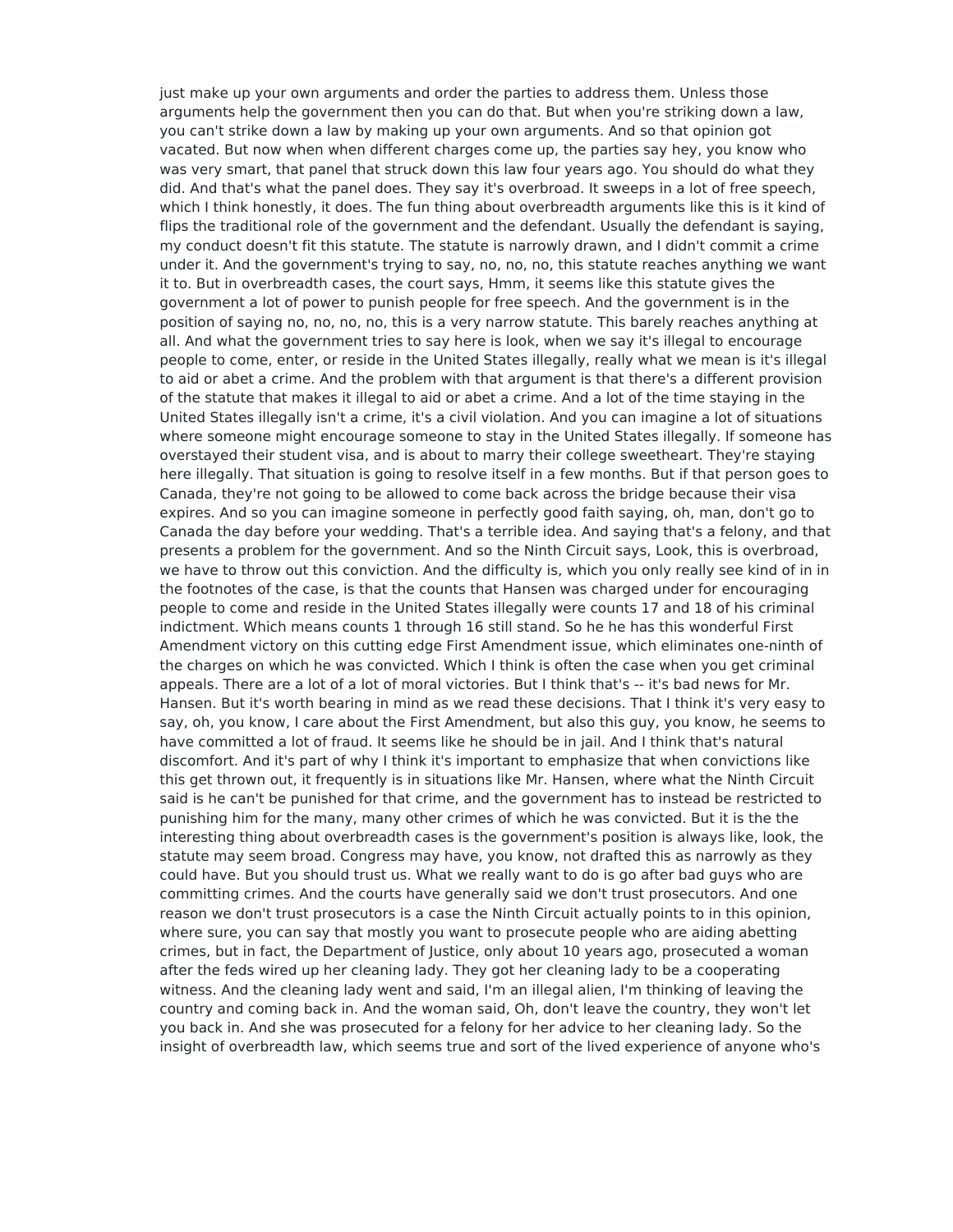ever seen that the machinery of the criminal justice system up close, is that if you give prosecutors power, prosecutors use that power. And so if a law does authorize the punishment of an awful lot of protected speech, then that law kind of on its face has to be struck down. Otherwise, all of that protected speech is going to be at risk.

#### Anthony Sanders 09:15

Joe, do you have the same take on this law's plainly legitimate sweep as they say?



# Joe Gay 09:21

Yeah, I mean, I agree with everything that Bob said. One thing that really struck me when I was going through the opinion is when the panel turn to trying to figure out what the word encourage meant -- when you're encouraging somebody to reside in the United States. And, you know, they turn to some some dictionaries and some prior case law. And their definition they settle on is that encourage means, among other things, to inspire with courage, spirit and hope. And I just sort of stopped reading, like, like, first of all, I'm not convinced that that was really maybe what Congress meant when it enacted this law. But I also just sort of chuckled to myself, because I think if you're a government lawyer, and you're defending a statute against the First Amendment overbreadth challenge, and the the definition that the panel settles on is inspiration with courage, spirit and hope. Like, I think you're just really starting in a hole, trying to defend a statute with that kind of broad reading. So,



#### Robert McNamara 10:23

But it's felonious hope, Joe. That hope is a felony,



#### Joe Gay 10:27

Exactly, you can, you can encourage with with courage or spirit, but if you add a hope in there, that's just a bridge too far for the government.

# Anthony Sanders 10:34

Bob, this, this is a bit beyond just this case. But I think this case, an example of it, I've never really been able to wrap my head around how the Supreme Court says, you're supposed to quantify the plainly legitimate sweep of the speech. Because you have a statute that says you can't do this kind of speech. And then you think, okay, what are examples of that speech? And of course, speech is infinite. I can have an infinite number of sentences that probably fit within that statute. So how are we supposed to think about like, you know, the denominator of that speech, so to speak? Is it anything imaginable? Is it probably what's typical? Do I need facts to show what typically is spoken? I mean, they don't really get into this here, they just say, Well, look, you could say this, this this, and that plainly, is is legitimate. And that's legitimate. And so that's enough. But is there a rule of thumb on how to go about that? Or is it just kind of firing blanks?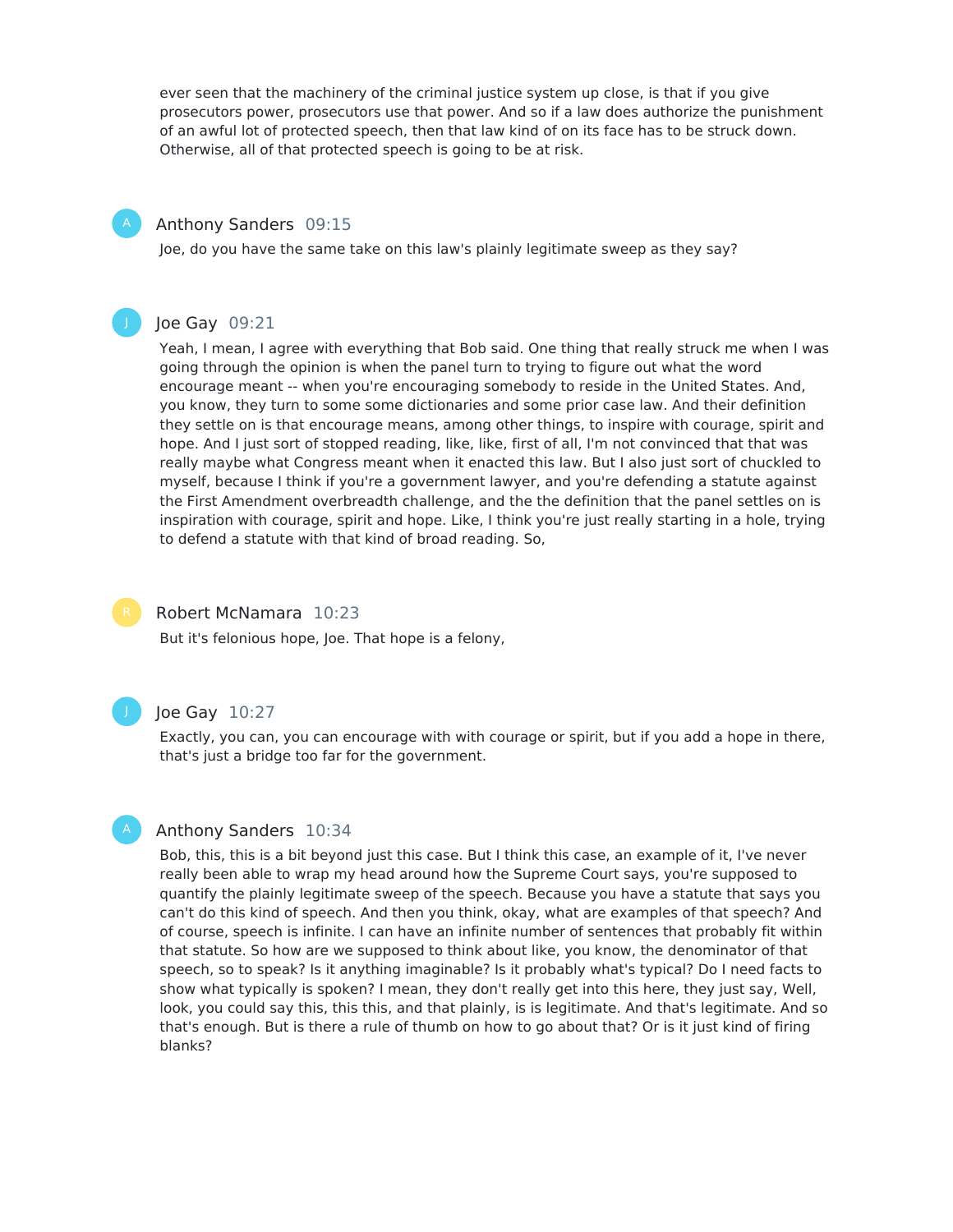#### Robert McNamara 11:38

That is a great question. And you're right, the Supreme Court talks about overbreadth. And kind of this mathematical sense, where you figure out the the plainly legitimate sweep of the law. And then you compare against that the parts of the law that are overbroad. But I don't think in practice, courts really do that. They don't really bother quantifying the plainly legitimate sweep of the law. Most laws are going to have some plainly legitimate sweep. And in fact, overbreadth only comes up when there is a plainly legitimate sweep of the law. Otherwise, you would just say, oh, what you said is protected by the First Amendment, right? We can't prosecute you. You can't say that here. Because defrauding people of their money with this farce about adult adoption is not in fact, protected speech under the First Amendment. And so always you are going to have some plainly legitimate sweep. And my read of the case law is it really doesn't matter how broad that legitimate sweep is. What matters is how much of the rest of the law there is -- how much protected speech is it sweeping in. And it doesn't seem to be based on facts. Overbreadth cases don't deal in sort of how many people have actually been frightened by this law. Because the insight of overbreadth is really that if a reasonable person looks at this law that says you can't inspire hope, a reasonable person isn't going to go up to the Ninth Circuit in the hopes that they get count 17 and 18 thrown out. A reasonable person is just not going to say those things, right. And so overbreadth happens really on the face of the statute. And if the statute says a whole bunch of protected speech is a felony, courts are supposed to say you're not allowed to say that, Congress. Having that on the statute books is gonna scare a lot of people out of talking. And the solution to that is to write a law that reaches the plainly legitimate sweep. Write a law that's directed at fraud. Write a law that's directed at aiding and abetting. And part of the reason that like, frankly, I don't get that worked up about overbreadth being a risk to strike down too many laws is that just the way the criminal code is written is if the statute has a plainly legitimate sweep, it is almost a certainty that the plainly legitimate sweep of the statute is also covered by a different criminal statute that proscribes the same conduct. And so really, overbreadth doctrine is a way of cleaning up the margins of the Criminal Code, to make sure that people can have a certain sense of security that they can say these things, that they can speak freely, that they can, you know, encourage and inspire hope, should they feel the need to encourage and inspire hope, without worrying that they need to actually go and litigate in the federal court of appeals to see whether their speech was protected or not. When obviously, their speech would be protected if they bothered with the two years of frightening litigation under the threat of years of jail time.

# Anthony Sanders 14:22

Well, perhaps that plainly legitimate speech is what this man was going for in naming his group Aha. Which of course is not a West Coast rapper but still would be protected by the First Amendment. So moving on, Joe, we're going to hear about a couple of lovely homeowners in Oakland, who apparently Oakland is not very happy to have reside there.



#### Joe Gay 14:51

Exactly. So this case is called Ballinger v. City of Oakland. And the plaintiffs are Lyndsey Ballinger and Sharon Ballinger, who are an Air Force couple who owned a home in Oakland and lived in that home until they were temporarily redeployed to the DC area. And so they they did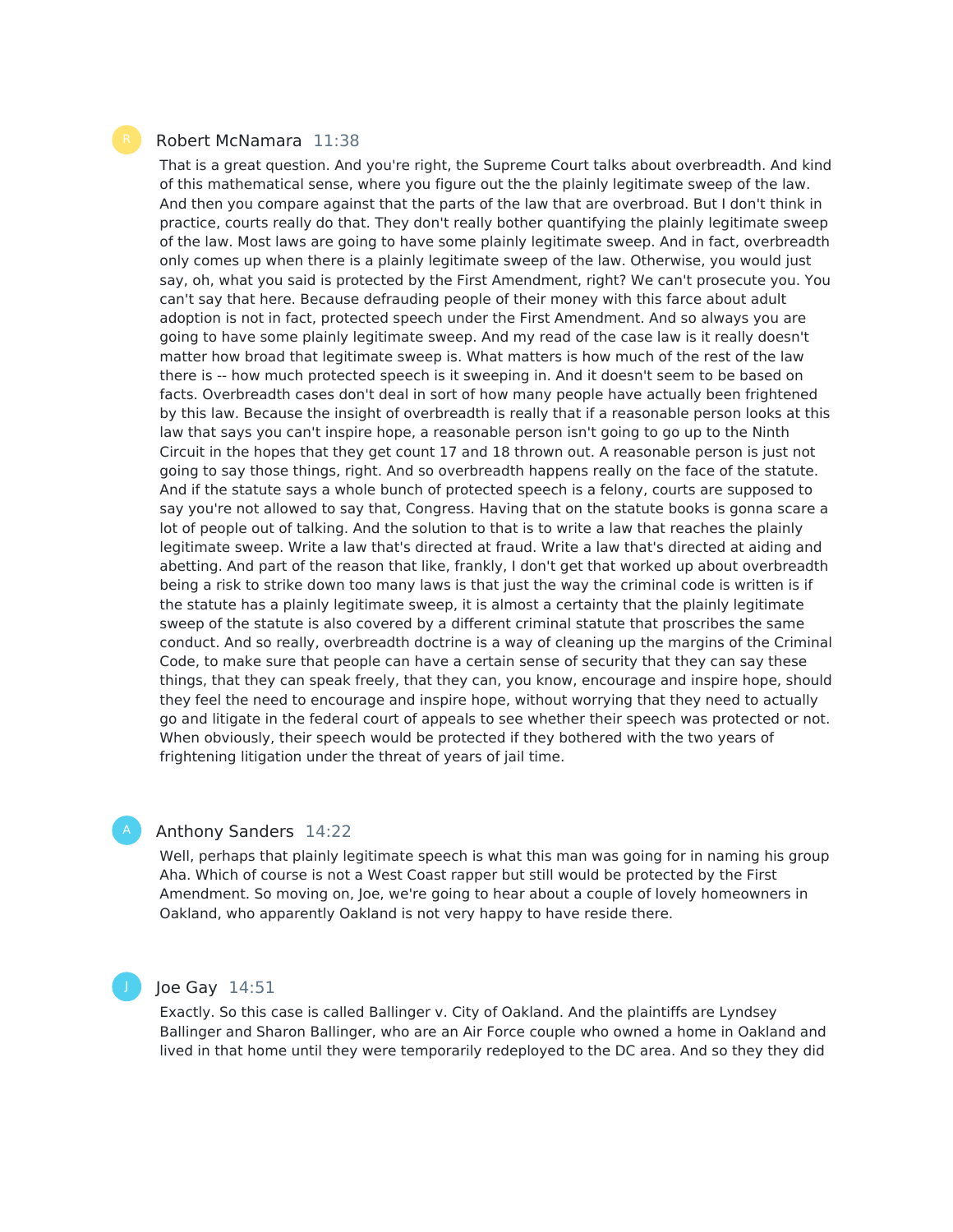what I think most people would would think to do, is natural, which is they rented their home out to a to some local software engineers, starting in 2016, with the plan that after their temporary deployment ended in a couple years that they would then move back into their home. And around this time, there were a couple of laws that were already in effect in Oakland that would impact their rental to the software engineers. Oakland had a what's called a Just Cause Eviction ordinance, which means as a general matter, you just you can't evict tenants unless you can show that you have that so called just cause. And the only exceptions where basically, if you're making repairs to bring your unit into code compliance, if you are withdrawing your unit from the rental market altogether, or if you're the owner, and you or relative want to move back in. And so at the time that the Ballingers leased their their home in 2016 around that same time, Oakland also amended that that regulation to say that, if you are ending your lease for the first two reasons, for code repairs or to take your unit off the market, then you also have to pay so called relocation fee to the tenants. And we'll talk a little bit about that in a moment. But those were sort of the facts on the ground at the time that they rented their home to the software engineers. And so their one year lease ends in 2017. And then it converts into a month to month lease. And so, so far, so good, everything's going to plan. And when their deployment ends, they can end their lease and move back into their home, with no no problems. But then in 2018, in early 2018, Oakland amends this rental ordinance again, and it says now you also have to pay a relocation fee, even if you're just moving back into your own home. And so that's sort of a big change. And I think the expectations the Ballingers had about how this rental was going to go. And so a couple months after that new ordinance goes into effect, the Ballingers deployment ends and they're returning to the Bay Area. And so they are then required to give their tenants this relocation fee, which in this instance, means they had to pay the software engineers a little over \$6,500. And when I saw that, I mean, that stuck out to me, because I thought, well, these are moving expenses, right? I mean, moving can be expensive, but but not that expensive. But it turns out that this relocation fee is actually a lot more than the cost to move homes. The city is actually basically estimating your upfront cost to rent a new unit too. And so because these leases often require things like security deposits, first month's rent, last month's rent, the relocation fee actually is intended to basically set somebody up with their deposit, pay their first month's rent, in some instances, also to pay their their last month's rent. That's how the amount is determined. But of course, you actually have to pay that amount no matter what the tenant is doing with that money. So if they are moving in with one of their own relatives or with a significant other, and if they don't have any relocation fees at all, or any relocation expenses at all, the landlord who wants to move back into their house still has to pay this exorbitant fee. And so anyway, so the Ballingers pay this fee to their to their tenants, the tenants move out and the Ballingers move in. And then they they bring a lawsuit against the city of Oakland in federal court, basically alleging that that forcing them to pay this relocation fee as a condition of moving back into their house violates their their constitutional rights. And so they bring a couple of claims. The main claim that they bring is a takings claim under the Fifth Amendment, which of course applies to Oakland through the 14th Amendment. And so their claim basically is that the Takings Clause prohibits taking private public for public use without just compensation. And so the threshold issue then becomes Well, was there even a taking? And and as you know, there's often two types, at a broad level, there's often two types of takings, you have a regulatory taking versus a physical taking. And regulatory takings are basically, often are just restrictions on how you use property. And whether there's a taking is this sort of fuzzy ad hoc, multi part test. And basically, if you're a plaintiff, you never want to be in the world of regulatory takings. Because it's just not a pleasant place to be litigating a constitutional claim. Or you can have a physical taking, and you can say that my property has been physically invaded or occupied. And that would basically always be a taking. And then you're in the world of asking, Well, was it taking for a public purpose, was I justly compensated, and so forth. And so you can imagine as a plaintiff,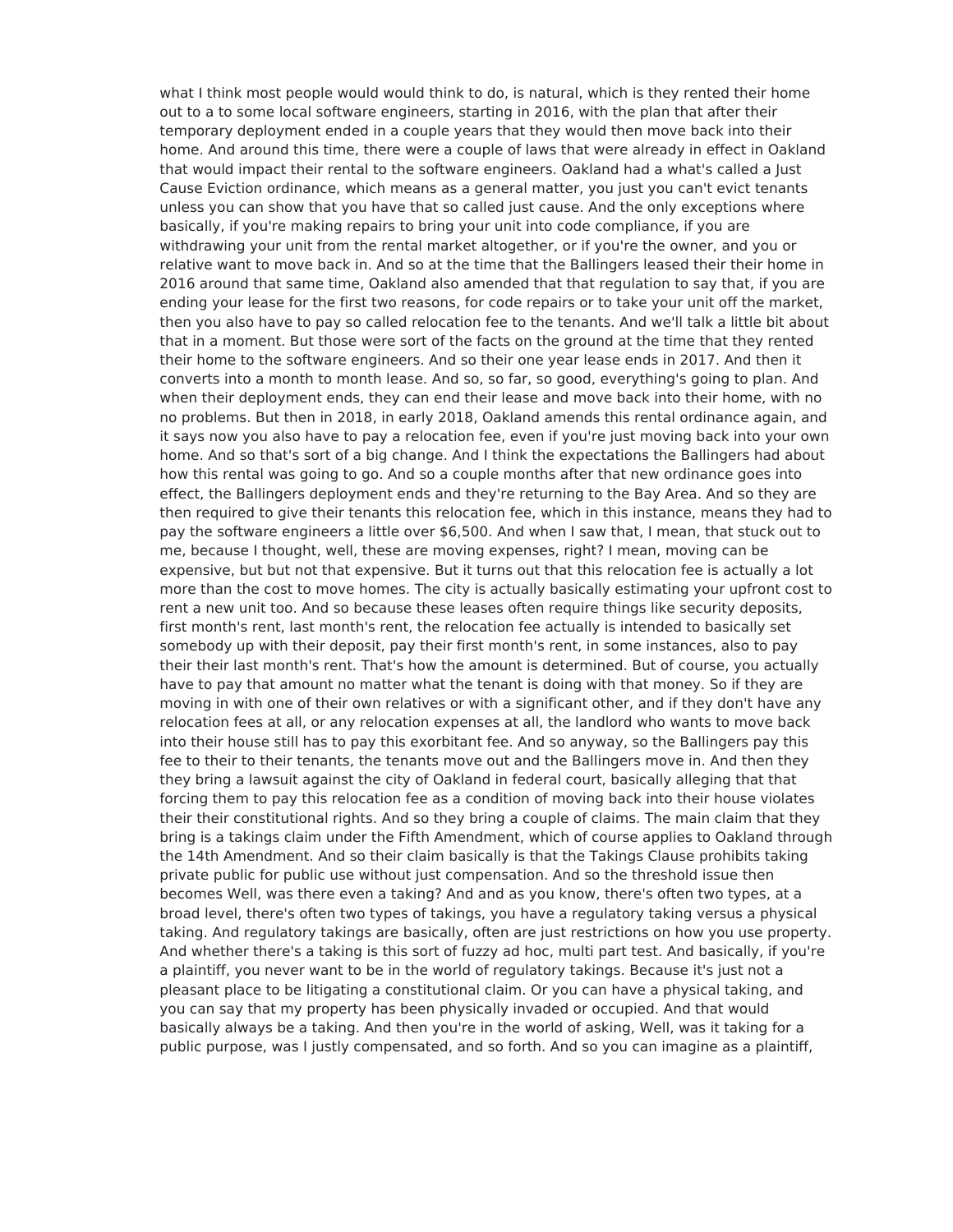you would much rather be in the world of physical takings. And so that's what the Ballingers do here. They basically say that, requiring them to pay this relocation fee was a physical taking, because it basically took away all of their right to possess and use this money that they were required to give to the software engineers. And moreover, it related to their exercise, their ability to move in to their to their own home. And the panel, the Ninth Circuit panel basically just rejects this, this argument. It draws an analogy to basically other cases that have upheld rent, things like rent control, against takings challenges. And it basically says, you know, this, this just looks to us like you're regulating the the landlord-tenant relationship. And so we're just not even going to get into the world of viewing this as a physical taking. Because this just looks like a lot of the other things that we've that we've already upheld. The court then kind of takes a little detour into whether you can even have a taking claim based on taking somebody's money. There was a previous Supreme Court case that had suggested that doing something like that would be unconstitutional. But the court splintered on why it would be unconstitutional, basically, with four justices saying that it would be a taking. Justice Kennedy by himself saying it was unconstitutional for due process reasons. And anyways, because those judges couldn't agree on why it's unconstitutional and because those holdings were not -- one was not really a subset of the other -- lower courts basically say, it doesn't really mean anything at all. And that kind of doing this kind of thing is, is perfectly fine. And so basically, applying that rule, the Ninth Circuit says, for the most part, taking money is not a taking, unless you're really taking like a specific pile of money. Like if somebody has a bag of money, and you take it, that can be a taking. But if you just require somebody to pay a fee or something like that, you're not in the world of takings at all. So so that kind of does away with with that aspect of their takings claim. But they also then say, well, this is also an unconstitutional condition or an exaction. And their their theory here basically, is that the Supreme Court has said that you can't condition somebody's use of their property on them by agreeing to give up something in return, unless there's a nexus and a rough proportionality between what you're asking that person to give up and the harm that you're trying to remedy. And so the Ballingers here, they argue that that requiring them to pay this hefty fee in order to exercise their right to live in their home is just such an exaction. And one bright spot here is that the Ninth Circuit used to say basically, that this doctrine only even really applied if these exemptions are basically being applied administratively. So if it's like a planning commission that's imposing this, this condition on you, then it's subject to the doctrine. But if it's just a municipal regulation, then really you don't have any hope for relief at all because the doctrine just doesn't apply at all. But after some guidance on that matter from the Supreme Court, the Ninth Circuit does at least say that, you know, if you exaction is legislatively determined, as opposed to administratively determined, this doctrine does still apply. But unfortunately, where the Ninth Circuit gives you something, it can also take something else away. And what it does here is it says, well, it doesn't matter who does the exaction. But we're going to define exaction in a really narrow way. And basically, it's only really going to apply if the government is offering to give you a benefit, like a permit, license or registration. And here, they're not offering a permit. They're just offering you permission to move back into your home. And so that's just not something that this exaction doctrine applies to. And so the challengers are out of luck there.

Anthony Sanders 25:46

It's even worse, so it's not an exaction.

Joe Gay 25:50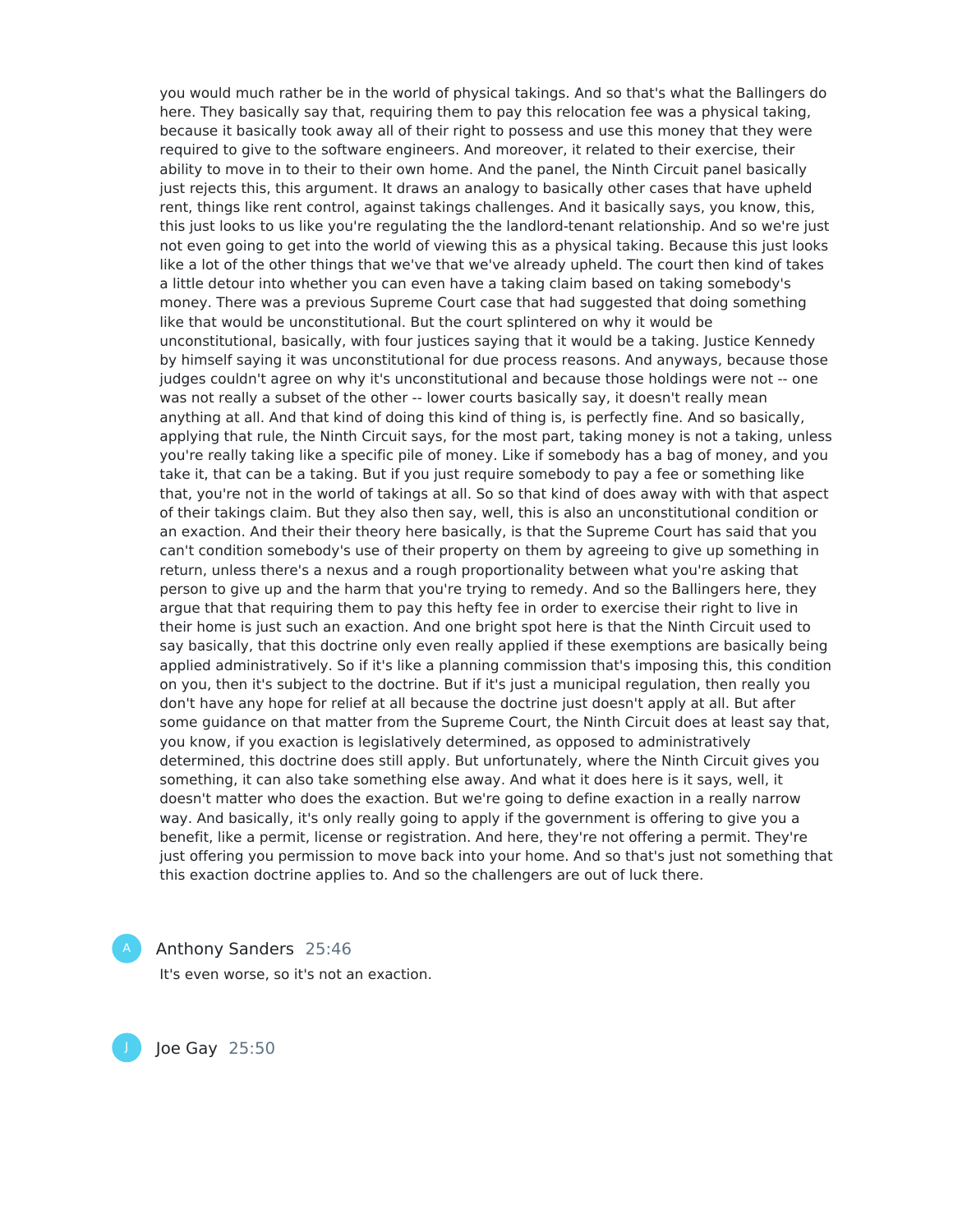Yeah, and then as a as a final twist of the knife, they also say, also, the thing that government is exacting from you has to be subject to a taking. And because this is just money, again, it's also not taking for that reason at all,. Which is which is a little bit humorous, because they cite a Supreme Court case called Koontz, in support of that, that literally involved the government exacting money as a condition of giving a land use permit. So the Supreme Court has literally held that that money can be something that can be subject to the exactions doctrine. And then finally, I'll just briefly mention the Ballingers also then had a Fourth Amendment claim. The Fourth Amendment, of course, protects your effects, your things from unreasonable searches and seizures, with with the emphasis here being on seizures. Their theory being basically that requiring them to give money to their tenants in order to move back into their home was a seizure within the Fourth Amendment. And again, they want to be here because once it's a seizure, then you're really in a situation where you're looking at whether that seizure is reasonable or unreasonable. And they think maybe they have a better fighting shot of victory here, if they're arguing over over those things. So I mean, that was, that was an interesting theory. And I don't think I've personally ever seen a regulation like this attacked on Fourth Amendment grounds. But ultimately, the Ninth Circuit rejects this, because it just says, you know, in this case, the the software engineers that that have the money are not state actors. And we just don't see enough involvement with the state here with what the engineers are doing to to really quantify this as a state action. So sort of the quintessential example that that the Ballingers cited was a tow towing company that's working with the police, to tow vehicles is sort of intertwined enough for that to be to be state action. But the Ninth Circuit just didn't see that kind of situation here. So itrejected those claims, as well.

Anthony Sanders 28:05 So Bob, is this a taking?

### Robert McNamara 28:07

You know, I love this case? Because that's, that's such an interesting question. And it's so fun to watch the panel struggle with just the label game that you have to play in takings law sometimes. Because the the plaintiffs' argument here is pretty intuitive, right? Like, I want to move into my house. The government says, I can't move into my house, because there's another dude living there. And I have to allow that dude to continue living there. That feels like a taking. It feels like my house has been taken for me because I can't live in it, because this other dude has to live in there. And so it's been taken. And the panel really has to kind of struggle to get around that like, Okay, this, this isn't a taking, the government hasn't taken your house and given it to this other dude. It just says if you want to live in your house, you have to pay a fee. And you say, Ah, okay, I need to pay a fee to use my property. Usually, the fees I have to pay to use my property are governed by the exactions doctrine. And then I say, Ah, but this this isn't an exaction. This doesn't quite qualify as an exaction because we're talking about money. And the Ninth Circuit has always had this kind of hang up on how exactions apply when you're talking about money. Which there's a pre-Koontz opinion from Judge O'Scannlain that points out that the doctrine has to apply to money, because otherwise you couldn't have an exactions doctrine at all. The government would just say, Okay, we're demanding that you give us the fair market value of your land in cash, and then we're using that cash to compensate you when we take your property through eminent domain. Hahaha. That's just always seem to me to be obviously, right. Like, of course, they can't do that. That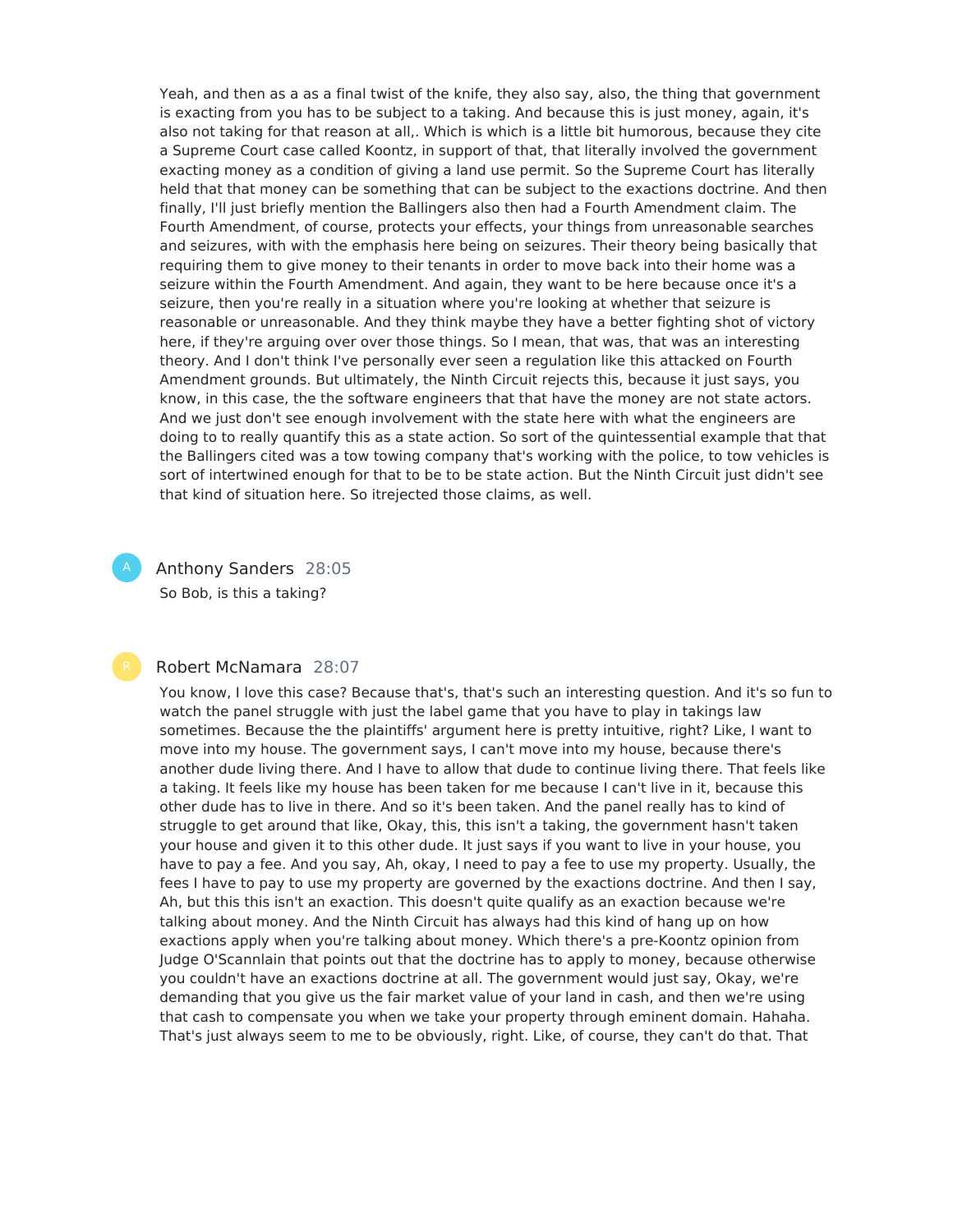eliminates the doctrine. And so the Ninth Circuit tries to struggle to get around it's not quite an exaction. It's just it's a regulation of the terms of the contract. And what they come down to at the end is okay, this isn't a taking. This isn't an exaction. All this is is a wealth transfer. And that's the panel's term for what this regulation accomplishes. It's a wealth transfer. Which I think is a little more complicated than the panel really wants to admit here. Because there, there are a lot of laws that operate as as wealth transfers, obviously, you know, the tax system takes money from people who have more money and uses it to fund social programs and welfare programs. But generally speaking, wealth transfers are systemic, right. They're based on everyone who has this income pays this level of tax. They're not based on naked transfers of wealth from A to B, an order from the government that Anthony give Joe \$6,000. And that's because naked orders from the government that A transfer of wealth to B are taking from A to B, the classic thing that the courts have always said the government may not do. Which is, and whether you call that a taking or whether you call that as perhaps Justice Kennedy would a violation of due process, it seems at its core to get to the heart of a lot of what these constitutional prohibitions are getting at. And it's an interesting opinion, because essentially, what the Ninth Circuit is saying is what the government is doing here is at the heart of what all of these doctrines are trying to say the government cannot do. But none of these doctrines is specifically the heart. And so because we're sitting right at the heart of the prohibited thing, we're not in any of these narrower doctrines. And that must mean it's okay. And it's a wonderful little kind of class in the different categories of takings, and in the sometimes Herculean efforts that courts have to go through to avoid landing in one of the categories or another.

# Anthony Sanders 31:43

Well, and that heart of the doctrine is exactly what I mean, you, you were saying this yourself, exactly what the court has many times said, is why we have a takings law. Because if it's not a broadly based tax, if it's an extraction from one person to another, that's when we applied just compensation. Because we need to compensate that person. So if we take your home for Walmart, we will give you money for your home, because that's not the same thing as just a property tax. And this is, this is exactly that at least in my mind. But it's also really unusual and weird. And so they, they don't quite know what to do with it.

# Robert McNamara 32:27

Right like kind of the instead of taking this law is if it's important that there be public support for these software engineers to move to a new home, that public support should kind of fall on the shoulders of all taxpayers equally. You shouldn't just be able to single out one person and say you're the one who has to pay these software engineers. But that's how this law operates. It's a wealth transfer from, you know, from owner to renter, but not in a way that necessarily is even a wealth transfer from wealthy to poor. It's not at all clear to me that sort of these, these two service members are wealthier than the software engineers who were renting their house. It just so happens that they happen to own that asset. The other people rent that asset, and the government has decided to transfer money from from one group to another. But it would not be at all surprising to find that the people who are paying the \$6,000 have, you know, on net fewer assets than the people who are receiving the \$6,000, which is why this is just not -- to the extent this is a wealth transfer program, it is A) a wealth transfer program that falls on the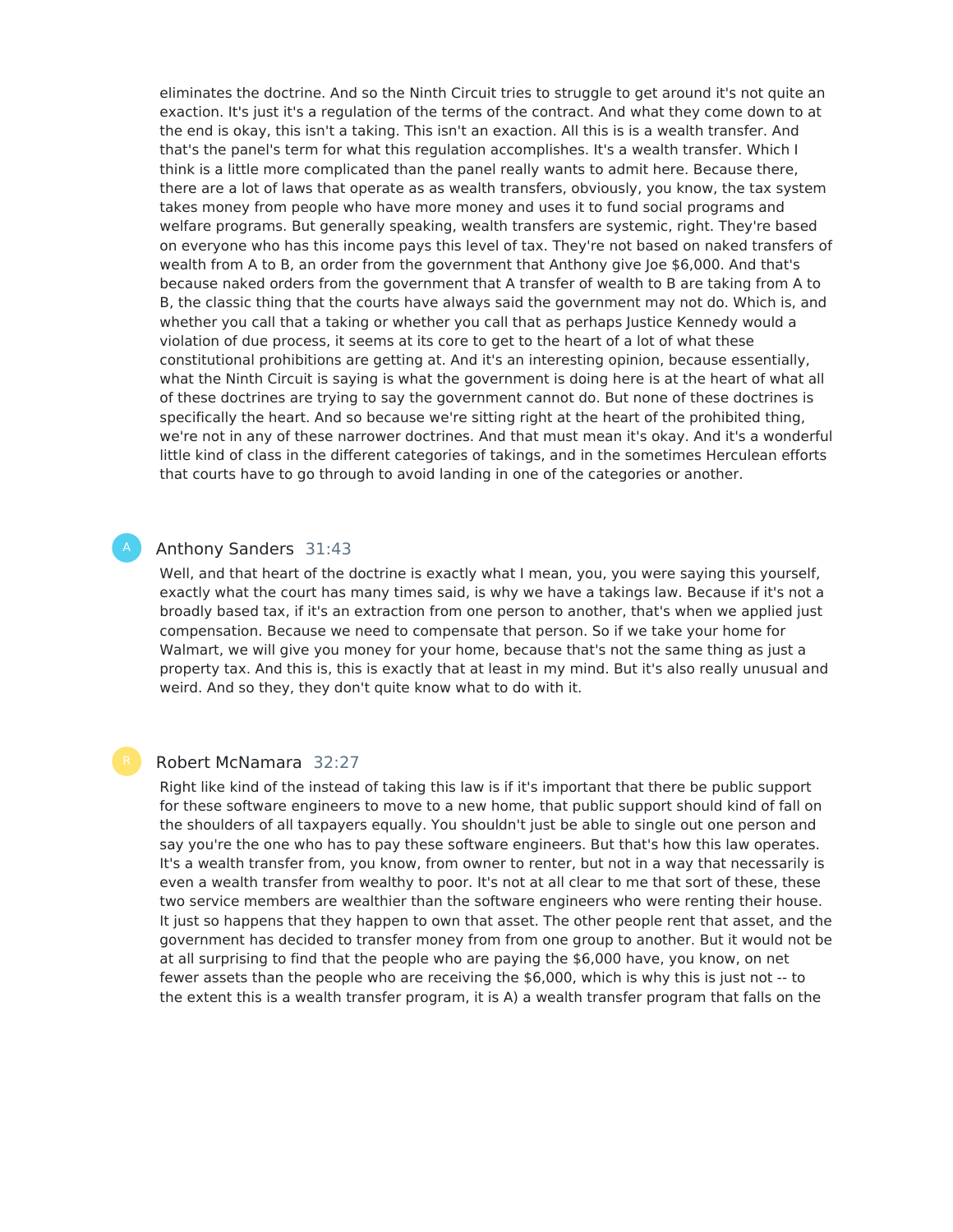shoulders of like specifically identified individuals who have to pay and B) just doesn't seem at all designed to transfer wealth from, from wealthy to poor. It's just transferring almost arbitrarily from one set of people to another.

# Joe Gay 33:44

J

Yeah, and I would just add that the the court wants to characterize all of this as voluntary by the Ballingers. They chose to enter the rental market, and then they chose to move back into their house, which, which is, you know, I don't know if I buy that to begin with. But it also never wrestles with the fact that all this happened after they chose to rent out their home. So when they started this transaction, they had the right to move back into their home when their deployment ended. And then just before they moved back in, there was this sort of switcheroo, that divested them have that right to move back into their home without paying this hefty fee. And to me, that just sort of changes the complexion of this whole transaction. And the Ninth Circuit never addresses that at all in its opinion.

# Robert McNamara 34:30

That's another thing you do see a lot in these takings cases is you will see, appellate courts say, Well, look, if you wanted to avoid the taking, you could have avoided it by not doing this thing. That's what the Ninth Circuit said in Horne v. Department of Agriculture, which was about the government's seizure of raisins. The Ninth Circuit held look, if you wanted to avoid the taking, you could just not grow raisins in the first place. So this is just a voluntary exchange. And the Supreme Court in that case said obviously not. You don't have to just avoid the activity to escape the taking. And it's similar reasoning here. Like, if you didn't want to have to pay a fee to reenter your home, you shouldn't have rented your home in the first place, because renting your home, I guess just subjects you to the vagaries of whatever taking Oakland wants to attach to that in the future.

# Anthony Sanders 35:17

That also raises the labels game, which you've already talked about Bob on this case, because a couple other labels, one of one being that because of the change of the regulation that Joe points out, of claims that could have been brought in this case, and I'm not faulting at all that they weren't brought, because this panel was not going to uphold them. But that it seems like there could have been a Contracts Clause claim. Because the the contract, the lease, it's not in the lease, but you know, the rights you have as a lease holder of the as a lessee change during the course of the lease, and also that maybe you could make this in an Excessive Fines Clause claim. And I say that because one part of the ordinance is that if they hadn't paid these software engineers, if they had moved out and the Ballingers move back in, they could have sued them with triple damages and attorneys fees. So of course, the smart thing to do was to pay them, and then the sue the government. And I mean, I don't know, they have sued their own tenants to like, you know, have this happen before they moved out. So they wouldn't have this, this happen to them. So it could have been, you know, it could be argued that this is that's some kind of excessive fine. I don't know if they'd win if it's actually excessive or not, they probably wouldn't in the Ninth Circuit. But I could see it as a colorable claim here if we're not going to go down the takings route.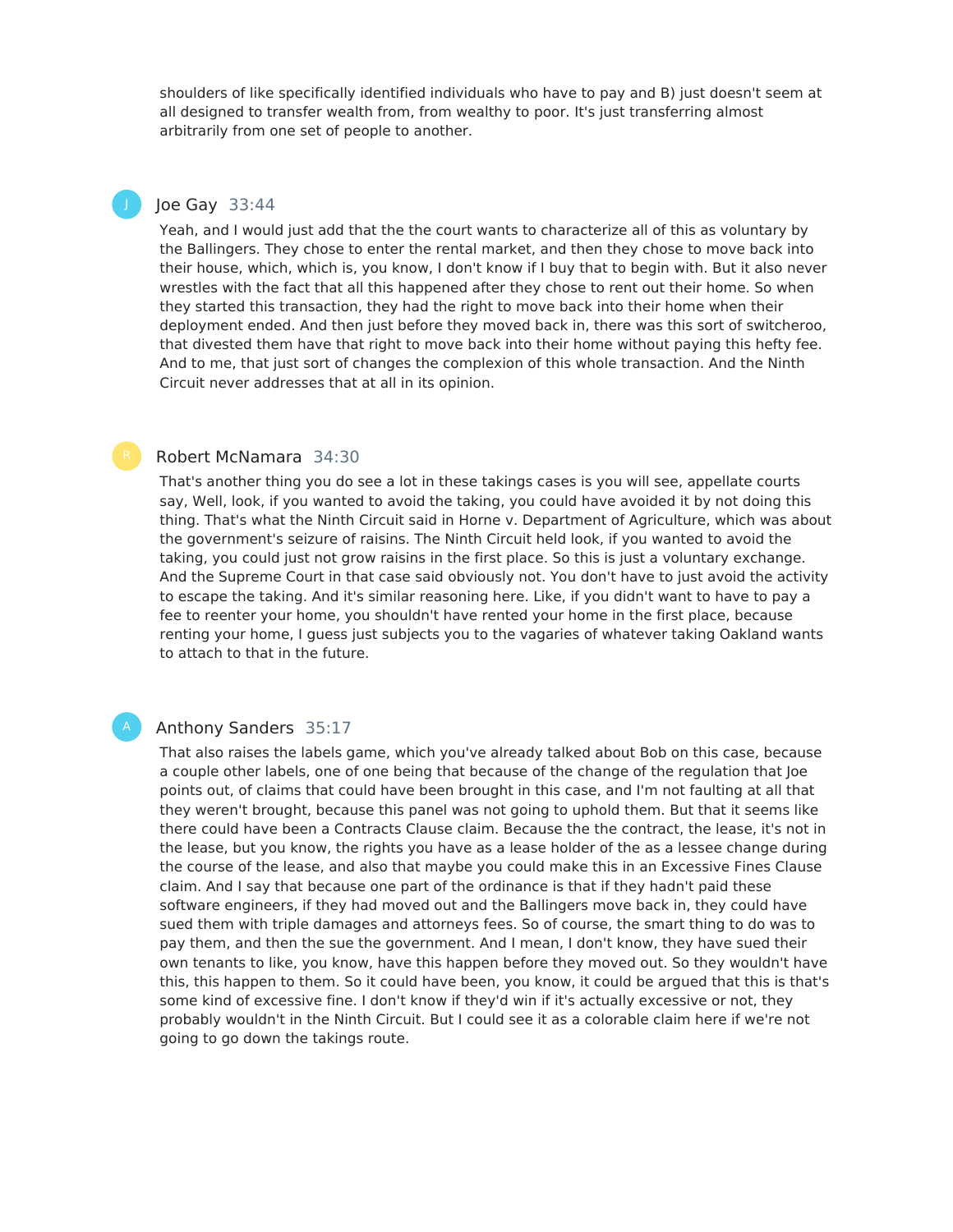### Robert McNamara 36:45

No, I mean, that's really the and you're right, this is not in any way a criticism of the lawyers. It's not like this panel was going to be turned around if only you'd brought a Contracts Clause claim. But in sort of an original understanding perspective, what's really going on here is the government has altered the terms of the contract. Because this isn't, you know, it's not like the the plaintiffs here signed a two year lease and regretted it. The way residential leases work is the leases for a term, when that term expires, it automatically becomes a month to month lease. So they have no way out of it without paying this fee. And that is sort of a term that was imposed on the contract after it was signed. It alters the obligations. It eliminates the obligation of the lease to end. And I think there's an argument, not an argument under current doctrine probably, but an argument from original understanding that really, this isn't a takings problem. This is what the Contracts Clause was designed to ameliorate. And when you eliminate the Contracts Clause, the question becomes like, Okay, well, how much can the government mess around with contractual obligations before it gives rise to these takings or due process problems or whatever you want to call?

### Anthony Sanders 37:55

Yeah I mean, if this case came before say that the John Marshall Court, they would say this is a violation of the Contracts Clause. I think it fits in right, right in with with other Contracts Clause cases from that era, when it was it was much more of a thing.



# Robert McNamara 38:14

Also the John Marshall Court would say, Why are you bringing me this case from outside the United States?



J

#### Anthony Sanders 38:20

Well, there's a few other reasons that they wouldn't go down the West Coast route at that time. So that that's a good point. But I'd like to thank both of my west coast rappers for coming on today. It's been a pleasure to have you.



Joe Gay 38:36 Thank you. Well,